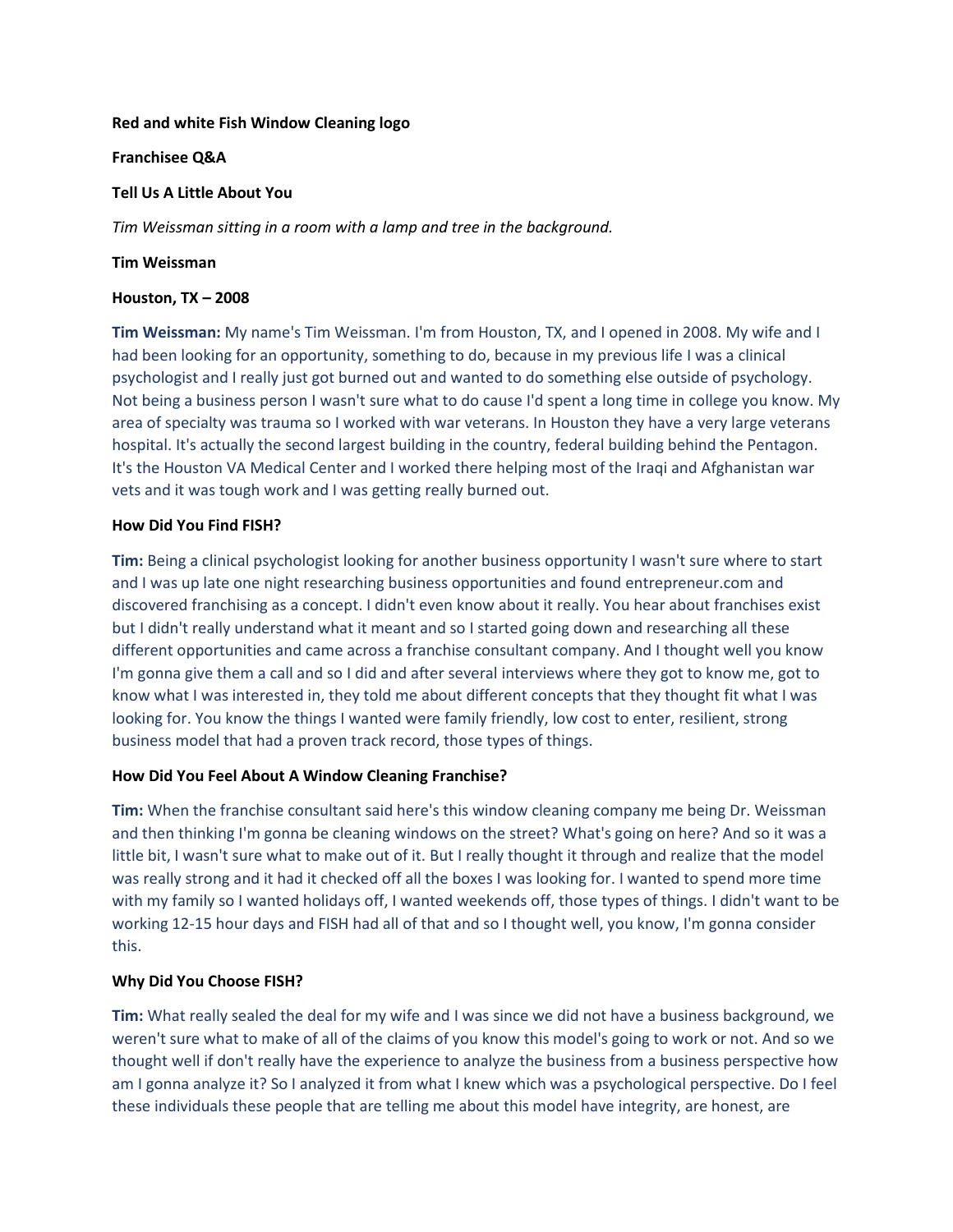genuine? And if I believe those things, based on how I'm interacting with them then I don't really need to check out all the little things they're telling me. If I believe this person has integrity well then I'm just gonna take the leap. And so that was the way we did it and from literally the beginning we knew instantly when we met Mike Merrick that this was an individual who had integrity, was honest, and who genuinely wanted to help us build a business. It was true then and we knew it and it's been true ever since. That's really what sold us on FISH.

## **What Was Your Start-Up Like?**

**Tim:** Our start-up was probably unique. I get calls from people who are interested in getting into FISH and they frequently ask you know what it was like early on and where we're at now and I always tell them to take it a little bit with a grain of salt because I was extremely motivated when I started and precisely because my background was being a clinical psychologist. When I left the hospital I had to tell all my friends and family and colleagues that I was turning away from a very secure federal job where I had a whole career path laid out in front of me and benefits, and retirement, and all that good stuff, prestige of being Dr. Weissman in a hospital setting and now I'm gonna go clean windows. And so for me failure really was not an option. I was not going to go back to everybody and say yeah remember that idea I had a couple years ago about the window cleaning thing? Well yeah now I need to be a psychologist again. So that wasn't gonna happen. I was going to succeed and there was nothing that was going to stop it so from literally the first day I just I went out every single day and just made it happen. I had a very very large fire in my belly to make sure that we succeeded and so I think because of that, the failure is not an option mentality we just went out off like a rocket you know and we did some really high production numbers in our first full year.

### **How Is Your Business Today?**

**Tim:** We've got three territories today and they're all contiguous and so we're able to run it out of one office.

### **Tell Us About Your Structure**

**Tim:** We've got about 20 employees. Probably 4 of them are staff in the office. We have an office manager, we've got 2 admins, my wife who does a lot of accounting, and then myself. And then we've got about 14 or so technicians. So our business is 81% commercial and 19% residential. We have made the decision to really focus on the commercial side. Primarily because that's where our bread and butter is. That is the consistent work that our guys are able to count on, all of our technicians. The residential side is wonderful, it's great, but it's the commercial side that really supports the business and keeps it going. And so that's where we put most of our focus.

### **What Makes A Good Franchisee?**

**Tim:** Well I think that what really makes a FISH franchisee successful is having that fire in the belly. I know that's really been the case for me. I'm very organized but I'm really motivated. What's great about being a small business owner is that every single day, all the effort that I put forth I'm getting back. When you work for a corporation, you don't really get that back. In some ways it's almost addicting to put forth all that effort and see the growth and understand that every day that the business is growing you and your family are gonna have the direct benefit. And so it's almost like a self perpetuating deal where you put forth the effort, you see the result, you get it back so wow I'm gonna put forth more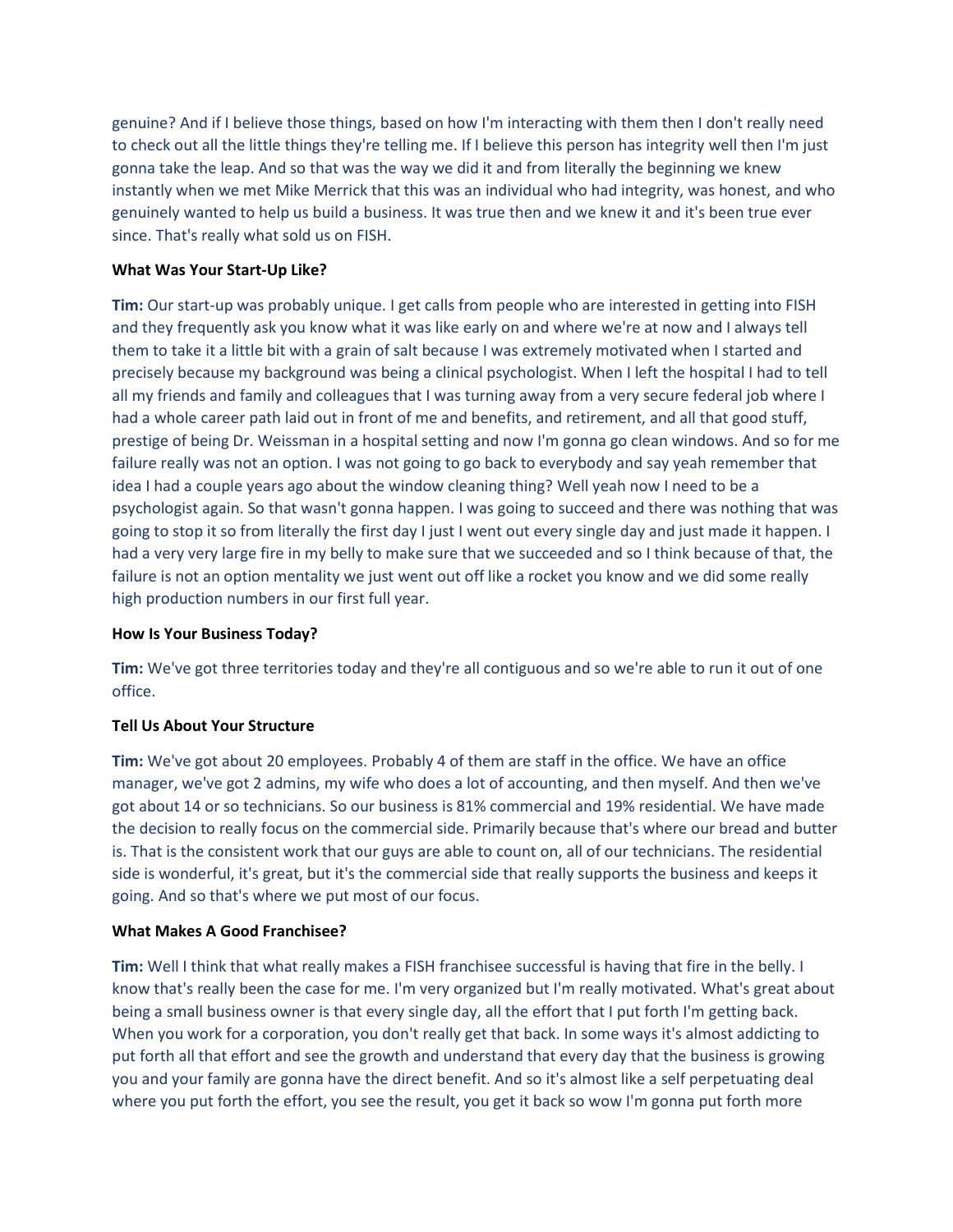effort. And so you really have to have that motivation to build it because if you start off that way and then you see the results of it getting built, that keeps you motivated. Certainly if you start being very motivated, that's wonderful, but you also have to have a really great model behind you and with FISH, you don't have to reinvent the wheel. The folks at FISH have spent decades refining a really great business model and if you just do the things you need to do each day and stay consistent, you're gonna build a strong business. You're going to build a business that's going to start growing almost sometimes in spite of the owners you know. When they're not doing as much as they should be doing but they continue to grow because the model is just so resilient and it spreads the net so wide. If you have a customer that goes out of business the windows don't go away. The windows are still there and so when the next customer comes in, the next business owner comes in, they're gonna need service too. And also from a perspective of if a sector of the economy starts to you know dip there are other sectors that are doing just fine. And so the fact that FISH is very, you know, a wide net is really helpful.

# **What Is Your Favorite Aspect Of The Business?**

**Tim:** So my favorite part of the FISH business is sales. And I never in a million years would've thought that that might be the case 10 years ago before I got into FISH. I was not a salesperson. I was not a business person. I was a psychologist and what I found with sales is that it's really not much different than sitting down and talking to a client. Not that you're trying to analyze someone but that it's just being with another person and talking to them and understanding where they might have a need and where you might be able to help them and that's it. If you see it from that perspective sales becomes really really easy and fun. So I enjoy that a lot.

### **What Has This Franchise Personally Given You?**

**Tim:** What FISH has allowed my wife and I to do is live a lifestyle that we were not able to live when you know I was working as you know a psychologist for the federal government.

### **Knowing What You Know Now, Would You Do It Again?**

**Tim:** If we were faced with opening a new business again and we found FISH we absolutely would do it again. It was definitely the right choice for us then and it's the right choice for us now and we're excited about being FISH lifers. I mean I joke about that with folks but really there's no exit strategy. I know a lot of people get into businesses and they think well what's my exit strategy and what I'm told is that you should always have an exit strategy when you go into business but I don't really see the need with FISH. I mean, we love it, we love the FISH family. Something I haven't really talked about is we went through Hurricane Harvey. Our home was flooded. We had to be rescued by speed boats and within a week, people we knew around the country in FISH had all donated money to help us. We didn't ask for that. It just people found out this had happened and they did that. And that's the type of community that you sign up for. It's touching and it's really wonderful.

# **Anything Else To Add?**

**Tim:** Well, I'll give you one fun story about the model. When we went through FISH training school part of the sales is business-to-business, you know, and going out and going down the street and just going in from one business to the next to let them know we exist and offer them a free estimate, those types of things. And when we were trained in FISH it was very insistent, you don't skip any place. You go to every single place on that street. And so I came back to Houston and we some salespeople and we trained